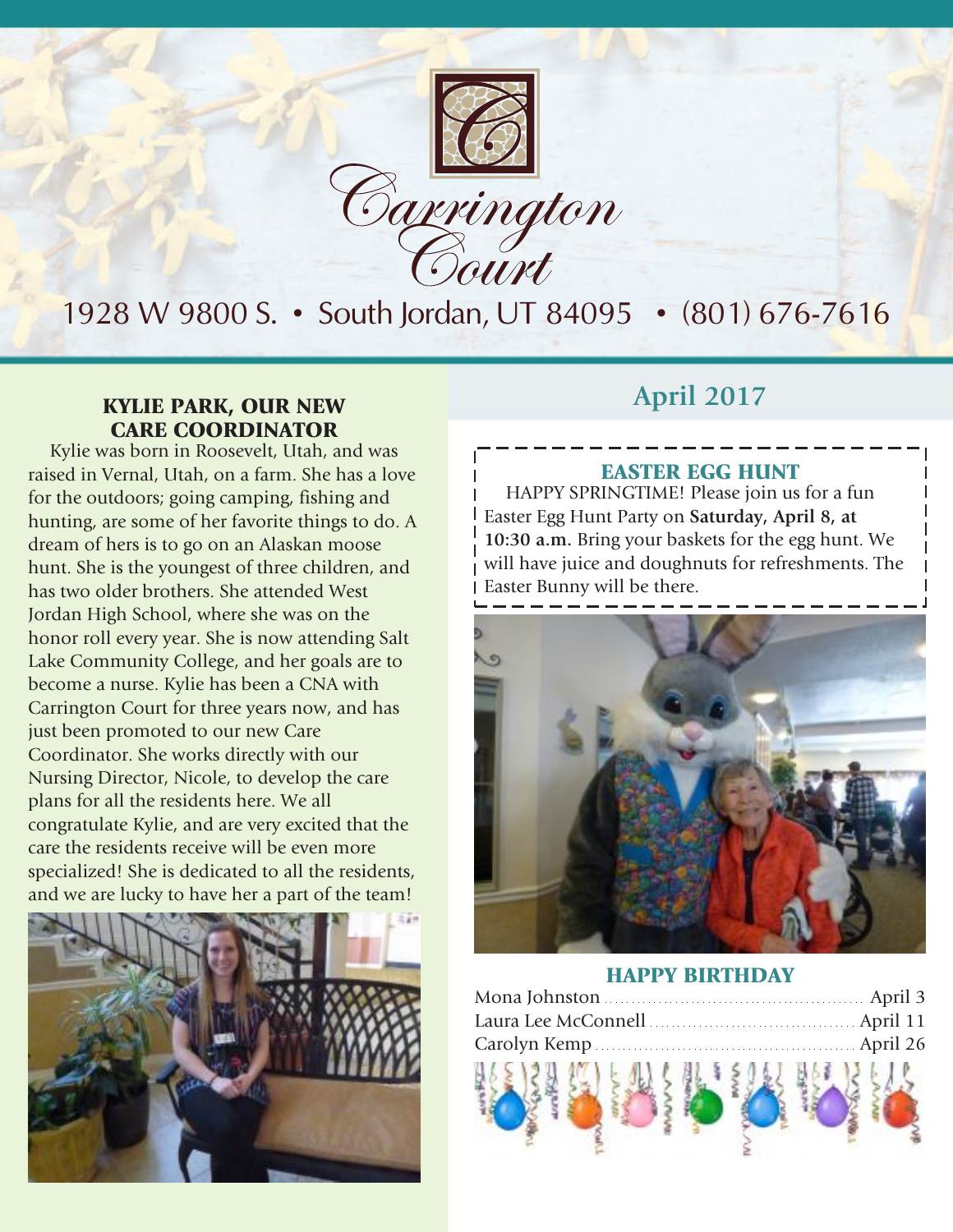

## **April 2017**

| Sunday                                                                                                                                                                                                                                 | Monday                                                                                                                                                                                                                                          | Tuesday                                                                                                                                                                                                                                                                                                                   | Wednesday                                                                                                                                                                                                                                          | Thursday                                                                                                                                                                                             | Friday                                                                                                                                                                                                | Saturday                                                                                                                                                                  |
|----------------------------------------------------------------------------------------------------------------------------------------------------------------------------------------------------------------------------------------|-------------------------------------------------------------------------------------------------------------------------------------------------------------------------------------------------------------------------------------------------|---------------------------------------------------------------------------------------------------------------------------------------------------------------------------------------------------------------------------------------------------------------------------------------------------------------------------|----------------------------------------------------------------------------------------------------------------------------------------------------------------------------------------------------------------------------------------------------|------------------------------------------------------------------------------------------------------------------------------------------------------------------------------------------------------|-------------------------------------------------------------------------------------------------------------------------------------------------------------------------------------------------------|---------------------------------------------------------------------------------------------------------------------------------------------------------------------------|
| April                                                                                                                                                                                                                                  | $\Box$ app $\overline{\nu}$<br>$\rm Easter$                                                                                                                                                                                                     |                                                                                                                                                                                                                                                                                                                           |                                                                                                                                                                                                                                                    | H                                                                                                                                                                                                    |                                                                                                                                                                                                       | 9:00 Rejuvenation<br>9:30 Groove'N & Move'N<br>10:30 Art/Table Games/Puzzles<br>12:00 Lunch<br>1:30 B-I-N-G-O<br>3:30 Snack Time<br>3:30 Fun & Games<br>5:00 Dinner       |
| 9:00 Rejuvenation<br>9:30 LDS Sacrament Meeting<br>10:30 Ladies' Spa Day<br>12:00 Lunch<br>1:30 One-on-One Activities<br>3:00 Afternoon Movie/Lawrence Welk<br>4:00 Music/Piano<br>5:00 Dinner                                         | 3<br>9:00 Rejuvenation<br>9:30 Groove'N & Move'N<br>10:00 Trivia<br>10:30 Time For Learning<br>11:00 Rhythm Band & Singing<br>12:00 Lunch<br>1:30 Van Ride/One-on-One Activities<br>3:30 Snack Time<br>4:00 Sing-Along Karaoke<br>5:00 Dinner   | <b>Salon Day</b><br>9:00 Rejuvenation<br>9:30 Music'n Movement/Singing<br>10:30 Indoor Sports<br>11:30 Beanbag & Noodle Fun<br>12:00 Lunch<br>1:30 Gospel Doctrine Lesson (AL Side)<br>1:30 Book Club/Story Time<br>2:30 Balloon Badminton/Games<br>3:30 Snack Time<br>4:00 Comedy Hour<br>5:00 Dinner                    | 9:00 Rejuvenation<br>9:30 Groove'N & Move'N<br>10:00 Circle Games/Parachute<br>11:00 Craft Corner<br>12:00 Lunch<br>1:30 Van Ride/One-on-One Activities<br>3:30 Snack Time<br>4:00 Hand Massages & Memories<br>5:00 Dinner                         | 9:00 Rejuvenation<br>9:30 Music'n Movement/Singing<br>10:30 Carrington Court Bowling<br>12:00 Lunch<br>1:30 Craft Class<br>3:30 Music/Old Time Fiddlers<br>3:30 Snack Time<br>5:00 Dinner            | 9:00 Rejuvenation<br>10:00 What's Cookin'?<br>11:00 Check it Out! Activities with the<br><b>White Board</b><br>12:00 Lunch<br>1:30 B-I-N-G-O<br>3:30 Memorable Movie/Tasty Treat<br>5:00 Dinner       | 8<br>9:00 Rejuvenation<br>10:30 Easter Party!<br>12:00 Lunch<br>1:30 B-I-N-G-O<br>3:30 Snack Time<br>3:30 Fun & Games<br>5:00 Dinner                                      |
| 9:00 Rejuvenation<br>9:30 LDS Sacrament Meeting<br>10:30 Ladies' Spa Day<br>12:00 Lunch<br>1:30 One-on-One Activities<br>3:00 Afternoon Movie/Lawrence Welk<br>4:00 Music/Piano<br>5:00 Dinner                                         | 9:00 Rejuvenation<br>9:30 Groove'N & Move'N<br>10:00 Trivia<br>10:30 Time For Learning<br>11:00 Rhythm Band & Singing<br>12:00 Lunch<br>1:30 Van Ride/One-on-One Activities<br>3:30 Snack Time<br>4:00 Sing-Along Karaoke<br>5:00 Dinner        | 10 Salon Day<br>9:00 Rejuvenation<br>9:30 Music'n Movement/Singing<br>10:30 Indoor Sports<br>11:30 Beanbag & Noodle Fun<br>12:00 Lunch<br>1:30 Gospel Doctrine Lesson (AL Side)<br>1:30 Book Club/Story Time<br>2:30 Balloon Badminton/Games<br>3:30 Snack Time<br>4:00 Comedy Hour<br>5:00 Dinner                        | 12<br>9:00 Rejuvenation<br>9:30 Groove'N & Move'N<br>10:00 Circle Games/Parachute<br>11:00 Music/Taylorsville Senior Band<br>12:00 Lunch<br>1:30 Van Ride/One-on-One Activities<br>3:30 Snack Time<br>4:00 Hand Massages & Memories<br>5:00 Dinner | 13<br>9:00 Rejuvenation<br>9:30 Music'n Movement/Singing<br>10:30 Carrington Court Bowling<br>12:00 Lunch<br>1:30 Easter Craft Class<br>3:30 Snack Time<br>3:30 Music/Sheri & Rosie<br>5:00 Dinner   | 14<br>9:00 Rejuvenation<br>10:00 What's Cookin'?<br>11:00 Check it Out! Activities with the<br><b>White Board</b><br>12:00 Lunch<br>1:30 B-I-N-G-O<br>3:30 Memorable Movie/Tasty Treat<br>5:00 Dinner | 15<br>9:00 Rejuvenation<br>9:30 Groove'N & Move'N<br>10:30 Art/Table Games/Puzzles<br>12:00 Lunch<br>1:30 B-I-N-G-O<br>3:30 Fun & Games<br>3:30 Snack Time<br>5:00 Dinner |
| 9:00 Rejuvenation<br>9:30 LDS Sacrament Meeting<br>10:30 Ladies' Spa Day<br>12:00 Lunch<br>1:30 One-on-One Activities<br>3:00 Afternoon Movie/Lawrence Welk<br>4:00 Music/Piano<br>5:00 Dinner                                         | 9:00 Rejuvenation<br>9:30 Groove'N & Move'N<br>10:00 Trivia<br>10:30 Time For Learning<br>11:00 Rhythm Band & Singing<br>12:00 Lunch<br>1:30 Field Trip To Thanksgiving Point Farm<br>3:30 Snack Time<br>4:00 Sing-Along Karaoke<br>5:00 Dinner | 17 Salon Day<br>18<br>9:00 Rejuvenation<br>9:30 Music'n Movement/Singing<br>10:30 Indoor Sports<br>11:30 Beanbag & Noodle Fun<br>12:00 Lunch<br>1:30 Book Club/Story Time<br>1:30 Gospel Doctrine Lesson (AL Side)<br>2:30 Balloon Badminton/Games<br>3:30 Snack Time<br>4:00 Bingham High School Performs<br>5:00 Dinner | 19<br>9:00 Rejuvenation<br>9:30 Groove'N & Move'N<br>10:00 Circle Games/Parachute<br>11:00 Craft Corner<br>12:00 Lunch<br>1:30 Field Trip To Thanksgiving Point Farm<br>3:30 Snack Time<br>4:00 Hand Massages & Memories<br>5:00 Dinner            | 20<br>9:00 Rejuvenation<br>9:30 Music'n Movement/Singing<br>10:30 Carrington Court Bowling<br>12:00 Lunch<br>1:30 Earth Day Craft Class<br>3:30 Snack Time<br>3:30 Music/Heart & Soul<br>5:00 Dinner | 21<br>9:00 Rejuvenation<br>10:00 What's Cookin'?<br>11:00 Check it Out! Activities with the<br><b>White Board</b><br>12:00 Lunch<br>1:30 B-I-N-G-O<br>3:30 Memorable Movie/Tasty Treat<br>5:00 Dinner | 22<br>9:00 Rejuvenation<br>9:30 Groove'N & Move'N<br>10:30 Art/Table Games/Puzzles<br>12:00 Lunch<br>1:30 B-I-N-G-O<br>3:30 Snack Time<br>3:30 Fun & Games<br>5:00 Dinner |
| 23<br>9:00 Rejuvenation<br>9:30 LDS Sacrament Meeting<br>12:00 Lunch<br>1:30 One-on-One Activities<br>5:00 Dinner<br>30<br>9:00 Rejuvenation<br>9:30 LDS Sacrament Meeting<br>12:00 Lunch<br>1:30 One-on-One Activities<br>5:00 Dinner | 24<br>9:00 Rejuvenation<br>9:30 Groove'N & Move'N<br>10:00 Trivia<br>10:30 Time For Learning<br>11:00 Rhythm Band & Singing<br>12:00 Lunch<br>1:30 Van Ride/One-on-One Activities<br>3:30 Snack Time<br>4:00 Sing-Along Karaoke<br>5:00 Dinner  | <b>Birthday Bash!</b><br>25<br>9:00 Rejuvenation<br>9:30 Music'n Movement/Singing<br>10:30 Indoor Sports<br>11:30 Beanbag & Noodle Fun<br>12:00 Lunch<br>1:30 Book Club/Story Time<br>1:30 Gospel Doctrine Lesson (AL Side)<br>2:30 Balloon Badminton/Games<br>3:30 Snack Time<br>4:00 Comedy Hour<br>5:00 Dinner         | 26<br>9:00 Rejuvenation<br>9:30 Van Ride/One-on-One<br><b>Activities</b><br>12:00 Lunch<br>1:30 One-on-One Activities<br>3:30 Snack Time<br>4:00 Hand Massages & Memories<br>5:00 Dinner                                                           | 27<br>9:00 Rejuvenation<br>9:30 Music'n Movement/Singing<br>10:30 Carrington Court Bowling<br>12:00 Lunch<br>1:30 Craft Class<br>3:30 Music/Terry Spencer<br>3:30 Snack Time<br>5:00 Dinner          | 28<br>9:00 Rejuvenation<br>10:00 What's Cookin'?<br>11:00 Check it Out! Activities with the<br><b>White Board</b><br>12:00 Lunch<br>1:30 B-I-N-G-O<br>3:30 Memorable Movie/Tasty Treat<br>5:00 Dinner | 29<br>9:00 Rejuvenation<br>9:30 Groove'N & Move'N<br>10:30 Art/Table Games/Puzzles<br>12:00 Lunch<br>1:30 B-I-N-G-O<br>3:30 Snack Time<br>3:30 Fun & Games<br>5:00 Dinner |